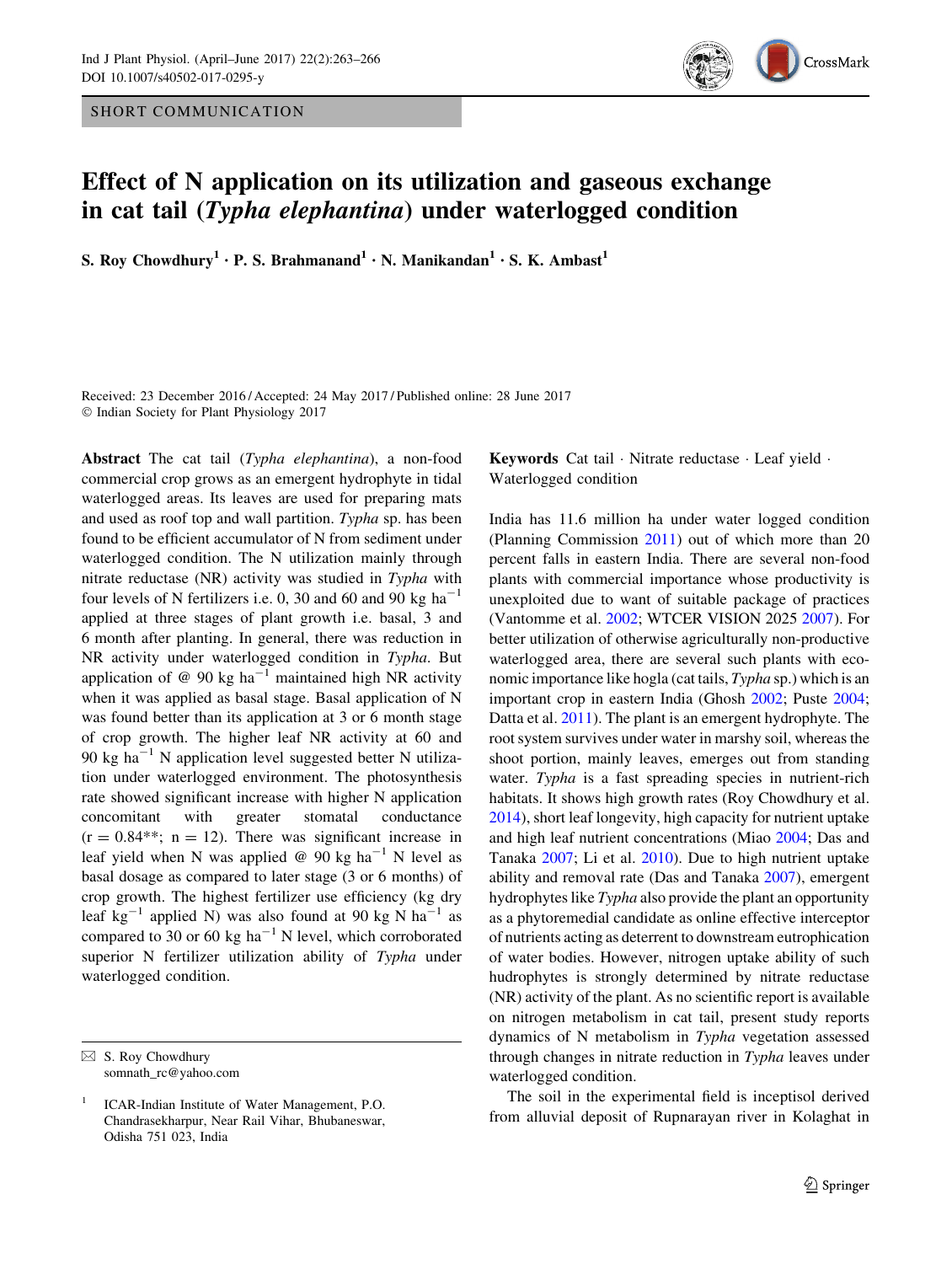<span id="page-1-0"></span>east Medinipur district. The pH of the soil is acidic ranging between 4.2 and 4.6. The pH of the surface water in experimental field ranged between 6.1 and 6.8 and the electrical conductivity of water was between 0.01 and  $0.02$  dS m<sup>-1</sup>. As the experimental field was on the bank of river Rupnarayan, the field was under tidal waterlogged conditions with periodical partial submergence and desubmergence.

The crop was planted in the month of June 2011 in splitplot design with N as main plot and stage of application as sub plot. Three different levels of N fertilizers i.e. 0, 30 and 60 and 90 kg  $ha^{-1}$  were applied at three stages of plant growth i.e. basal, 3 and 6 month after planting immediately after recession of tidal water from the field. The periodical observations were taken on leaf nitrate reductase (NR) activity following Jaworski ([1971\)](#page-3-0) from 11th month onwards till harvest at 18th month. The number of leaves in  $1 \text{ m}^2$  area was measured in a quadrate method following Cottam and Curtis ([1956\)](#page-3-0) at the end of 18th month period. The photosynthesis rate was measured with a portable photostnthesis system (CIRAS 2, M/S PP Systems, USA) with flow rate maintained at  $200 \text{ ml min}^{-1}$ (Roy Chowdhury and Varma [1998\)](#page-3-0). N use efficiency was estimated as per method detailed elsewhere (Brahmananda et al. [2009\)](#page-3-0).

The statistical analyses were done for separation of treatment means to determine the effect of dosage of N application as well as stages of application and interaction between them (Gomez and Gomez [1984](#page-3-0)). The relationship between net photosynthesis rate and stomatal conductance were also analysed following Gomez and Gomez [\(1984](#page-3-0)).

The number of leaves produced per square meter showed significant increase in response to N fertilizer application at all i.e. 30, 60 and 90 kg  $ha^{-1}$  levels. It was found maximum at 90 kg  $ha^{-1}$  level as compared to that without N or N application at 30 or 60 kg ha<sup>-1</sup>



Fig. 1 The number of Typha leaves at different stages of crop growth under different levels of N (N0 without fertilizer, N1 30 kg, N2, 60 kg and N3 90 kg ha<sup>-1</sup> N) fertilizer treatments applied at three stages (S1 basal, S2 30 DAP and S3 60 DAP). Vertical bar lsd at  $p = 0.05$  for N

level (Fig. 1). Similarly when applied as basal dosage, the effect of N fertilizer was found best in comparison to application at either 3 or 6 month after planting (MAP, Fig. 1). The higher dosage of N application consistently produced more number of leaves per unit area both at pre- (11–13 MAP) and post monsoon period (17 MAP, Fig. 1) with marginal decline at 15 MAP stage. The leaf number at 18 MAP was found highest  $(126.67 \text{ leaves } m^{-2})$  in basal N application treatment (Fig. 1). Hence maximum number of leaves per unit area was obtained when N was applied @ 90 kg ha<sup> $-1$ </sup> at basal stage of the crop planting.

At 90 kg ha<sup>-1</sup> N applied as basal, highest nitrate reductase activity of 6.22 µmol NO<sub>2</sub> g<sup>-1</sup> FW h<sup>-1</sup> in pre-monsoon period was noted at 11 MAP which declined to 4.98 µmol  $NO<sub>2</sub> g<sup>-1</sup> FW h<sup>-1</sup>$  at 13 MAP stage under partial submergence. Thereafter nitrate reductase activity was maintained at minimum 5.30–5.82 µmol NO<sub>2</sub> g<sup>-1</sup> FW h<sup>-1</sup> for rest of the period till 18 MAP. In general under partial submergence during tide there was a decline in nitrate reductase activity in leaves  $(\mu \text{ mol nitrite N produced by per}$ g fresh weight leaf tissue per hour). The submergence induced decrease in nitrate reductase activity was more pronounced during monsoon i.e. 13–16 MAP stage (Fig. 2) due to presence of rain water in the field. However the extent of decline was lesser at higher N level i.e. at 60 or 90 kg ha<sup>-1</sup> N level irrespective of stage of application. Therefore at 60 or 90 kg ha<sup>-1</sup> N application, applied either as basal or 30 or 60 days after planting, the plants were able to maintain higher NR activity level in general, compared with no N fertilizer or 30 kg  $ha^{-1}$  N (Fig. 2). Higher availability of N fertilizer has been reported to promote uptake of N in both in free floating (Salvinia cucullata and Ipomea aquatica) as well as in emergent aquatic macrophytes (Cyperus involucratus and Vetiveria zizanioides), uptake being more with  $NH_4^+$  N in comparison to  $NO_3^-$  N (Jampeetong et al. [2012\)](#page-3-0). Highest NR activity was observed



Fig. 2 Changes in nitrate reductase activity (NR activity) in Typha leaves at different crop growth stages under different levels of fertilizer treatments. Vertical bars are lsd (N)  $p = 0.05$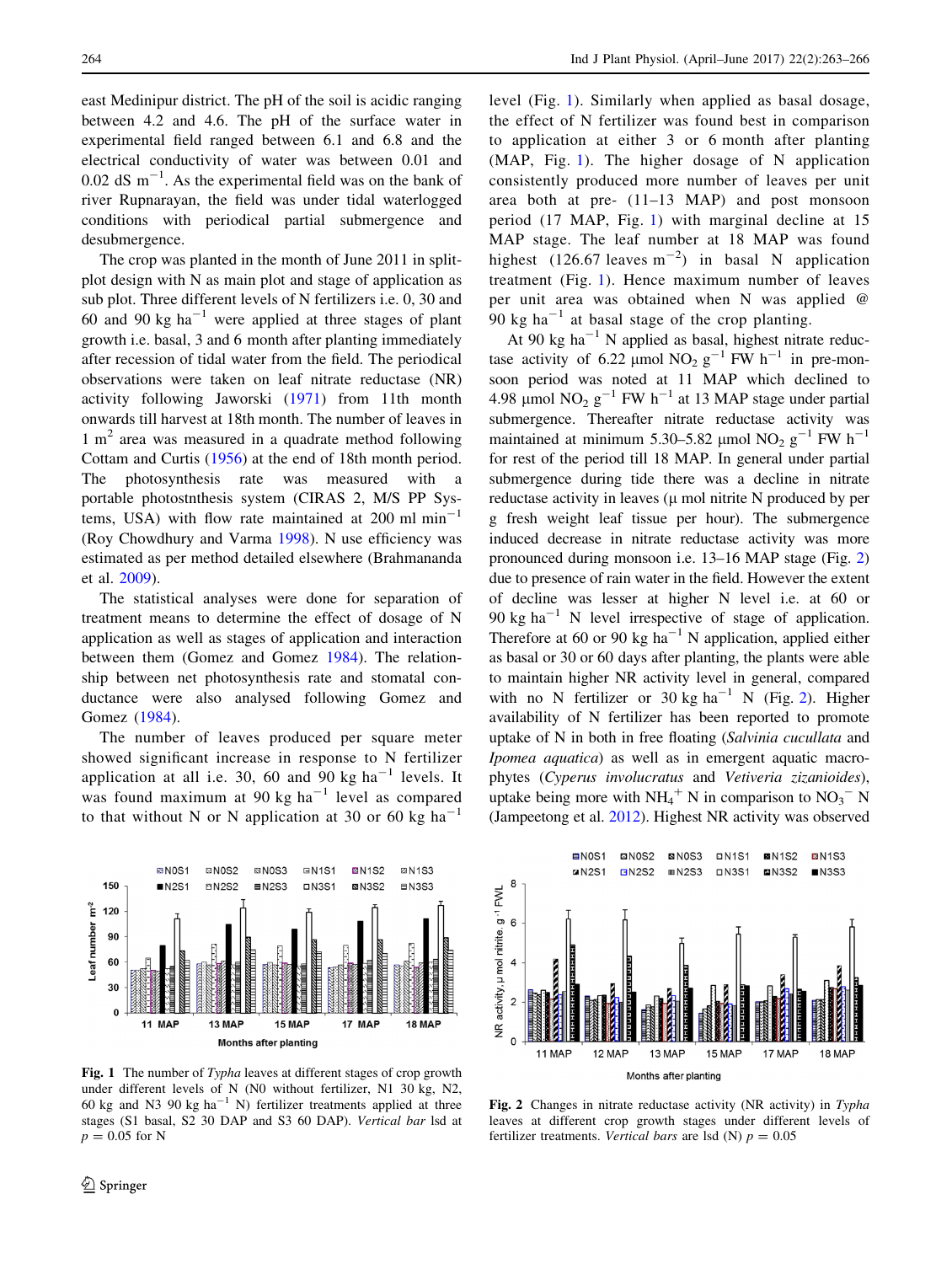at 90 kg ha<sup>-1</sup> N level compared to 30 or 60 kg ha<sup>-1</sup> N level throughout 11th to 18 MAP period. Even though NR activity in partially submerged cat tail plants showed a decline, in this study, the consistently higher NR activity at 90 kg ha<sup>-1</sup> N was found. It suggested effective N uptake and metabolism in cat tail even in excess water situation during monsoon period (Fig. [2\)](#page-1-0). In post submergence period after monsoon during 17–18 MAP, the NR activity in 60 and 90 kg ha<sup>-1</sup> basal N treatment was found better than 0 and 30 kg ha<sup> $-1$ </sup> N, where it did not change. Without N fertilizer NR activity was found lowest (Fig. [2](#page-1-0)) and increased in post monsoon period at 18 MAP stage. Similarly, leaf NR activity showed increase with increase in leaf N in Panicum maximum Jacq. (Lavres et al. [2010\)](#page-3-0) but in strawberry external  $NO_3^-$  concentration showed no effect on NR activity of leaves or roots. The average leaf nitrate reductase activity was 360 nmol  $NO_2$   $g^{-1}$  FW  $h^{-1}$  compared to 115 nmol NO<sub>2</sub>  $g^{-1}$  FW h<sup>-1</sup> in roots. Therefore inability of strawberry to increase growth and fruit yield in response to increasing  $NO_3^-$  N concentrations was mainly due to limitations in  $NO<sub>3</sub><sup>-</sup>$  reduction and/or assimilation in both roots and leaves (Darnell and Stutte [2001\)](#page-3-0). In this experiment however during post submergence period, NR activity at higher N level were maintained better than without N fertilizer or 30 kg ha<sup>-1</sup> N fertilizer. The removal of shoots (leaves) from standing Typha vegetation in summer could remove up to 29 g  $\text{m}^{-2}$  N from sediment compared to 13.9  $\text{g m}^{-2}$  in winter (Das and Tanaka [2007\)](#page-3-0). Many species of aquatic macrophytes prefers  $NH_4^+$  N than  $NO_3^-$  N as a N-source, possibly because of the lower energy needed for its uptake and assimilation, and because of the prevalence of  $NH_4^+$  N in water-saturated anoxic soils (Jampeetong and Brix [2009](#page-3-0); Konnerup and Brix [2010\)](#page-3-0).

At premonsoon stage 12 MAP, the net photosynthesis rate  $(P_n)$  at 90 kg basal N level was highest compared to at 60 or 30 kg ha<sup>-1</sup> applied N level (Fig. 3) and was significantly higher than without N fertilizer level. Both fertilizer



Fig. 3 Changes in stomatal conductance (gs) and net photosynthesis rate  $(p_n)$  in Typha leaves at 12 MAP under different levels of fertilizer treatments. Vertical bars are lsd (N)  $p = 0.05$ 

dosage and stage of application showed significant effect on net photosynthesis rate (at 5% level). However the interaction effect between stage of application and N level was not significant. The higher rate of application of N fertilizer at 60 or 90 kg ha<sup> $-1$ </sup> significantly improved photosynthesis rate in Typha, more so when applied as basal dosage. The stomatal conductance  $(g_s)$  also showed a similar trend with  $p_n$  (r = 0.84\*\*; n = 12). The stomatal conductance was greater at 60 and 90 kg ha<sup>-1</sup> N level in comparison to 30 kg ha<sup>-1</sup> N level or treatment without N fertilizer (Fig. 3). The increased availability of soil N enhanced net photosynthesis rate in tree species Robinia pseudoacacia along with increase of stomatal conductance (Liu et al. [2013](#page-3-0)). In rice also higher N level significantly increased steady state photosynthesis and stomatal conductance by improving rapid response of photosynthesis under varying irradiance level (Sun et al. [2016\)](#page-3-0). In our study, significant increase of net photosynthesis in association with higher stomatal conductance under higher dosage of applied N suggested non stomatal boost in photosynthesis efficiency leading to higher leaf and biomass productivity in Typha under non limiting water supply (waterlogged) condition.

## Nitrogen use efficiency (NUE)

The increase in supply of nitrogen from 30 to 90 kg  $ha^{-1}$ resulted in enhancement in nitrogen use efficiency (agronomic efficiency) considerably (Fig. 4). The higher growth rate in terms of leaf yield per unit area per unit time at higher nitrogen levels might have contributed for the significant increase in NUE. The result suggested that there is scope for investigation enhancing nitrogen application rate beyond 90 kg ha<sup>-1</sup> in Typha sp. to obtain higher leaf yield in Typha.



Fig. 4 Nitrogen use efficiency (kg dry leaf yield  $kg^{-1}$  N applied) of Typha sp. Under different levels of N fertilizer treatments viz. N1  $30 \text{ kg}$ , N2 60 kg and N390 kg ha<sup>-1</sup> applied N fertilizer. Vertical bars are ±SE of treatments means